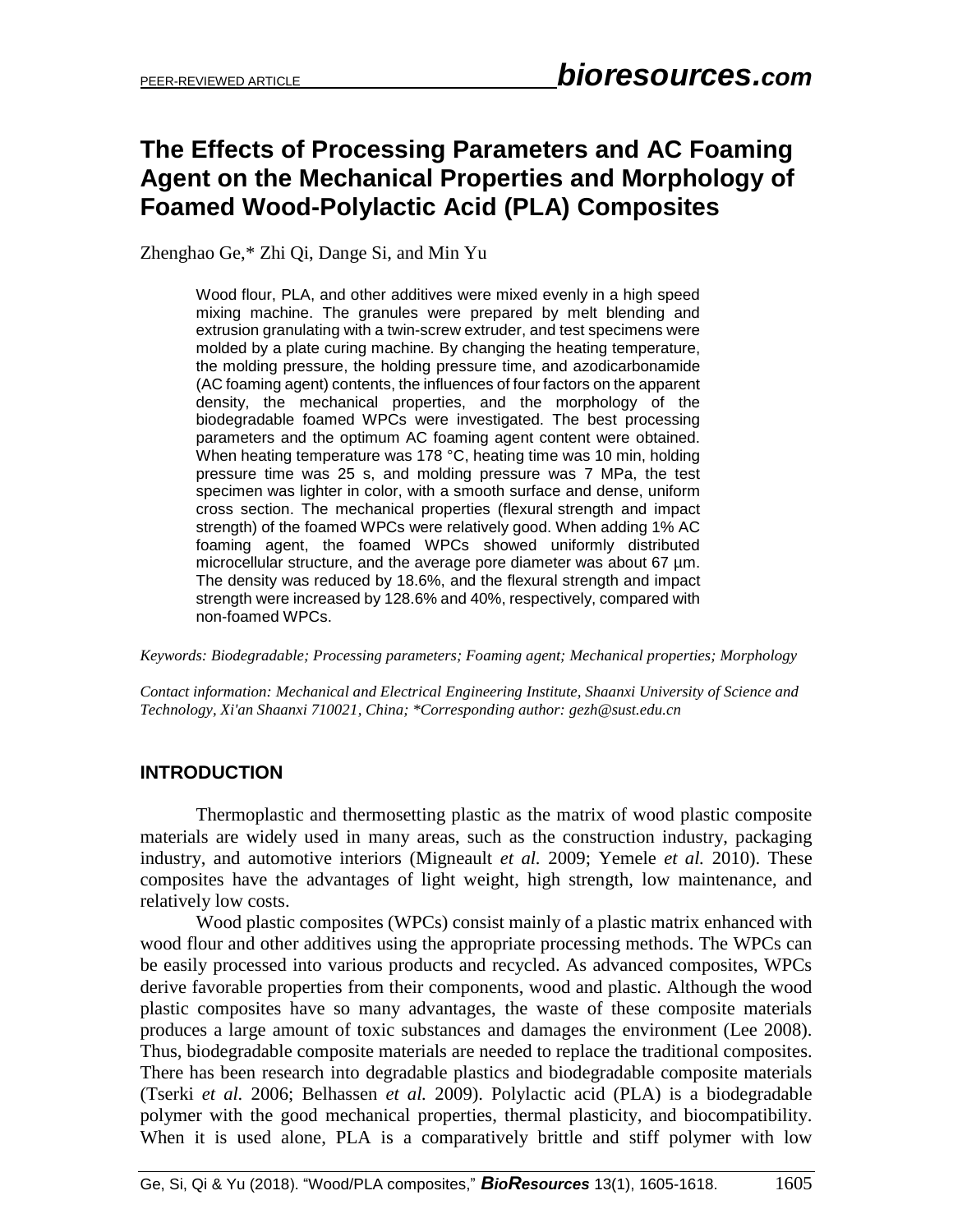deformation at break, and the cost is relatively high. Therefore, incorporation of cheap natural fibers as reinforcement filler into biodegradable polymer is an alternative way to reduce costs. With a wide range of sources, renewable, low cost, natural plant fiber composite can improve the comprehensive performance while reducing costs. Their waste in the soil will be degraded by microorganisms into  $CO<sub>2</sub>$  and  $H<sub>2</sub>O$  without leaving any toxic substances. These biodegradable composite materials are helpful to protect environment and realize the harmonious development between man and nature.

In order to manufacture fully degradable biocomposite foams with enhanced final mechanical properties, a few researchers have investigated PLA foaming behavior using several natural fibers/additives, which have included flax fiber, silk fibroin powder, wood flour, and microfibrillated cellulose (MFC). Pilla *et al*. (2009) investigated polylactide– flax fiber composites with 1, 10, and 20 wt% fiber, which were melt-compounded and subsequently molded *via* the conventional and microcellular injection-molding processes. Silane was used as a coupling agent to create a strong interface bonding between the PLA and the fibers. The foaming results showed that fiber content improved the cell morphology, static and dynamic mechanical properties, and crystallization properties. Kang *et al.* (2009) also investigated PLA bio-degradable composites that were reinforced with various silk fibroin powder contents  $(0, 1, 3, 5,$  and  $7 w t\%)$  and were prepared by solution processing technique using  $CH_2Cl_2$  as solvent and the composites were foamed by using supercritical  $CO<sub>2</sub>$ . The composite foams exhibited a reduction in cell size and increase in cell density at high silk content. However, the saturation temperature and pressure greatly affected cell density and foam density of composite foams. Matuana *et al.* (2010) studied poly(lactic acid) (PLA) and PLA/wood-flour composites that were microcellular foamed with  $CO<sub>2</sub>$  through a batch foaming process. Silane was also used as the coupling agent. They reported that an increase in the wood flour content reduced the expansion ratio from around 10-fold in neat PLA to 2-fold in PLA-40 wt% wood flour due to the matrix's high stiffness. Boissard *et al.* (2012) describes the production of ''green'' microfibrillated cellulose-reinforce polylactide cellular biocomposites using a wet mixing technique combined with supercritical carbon dioxide foaming. Similar to the previous study, the expansion ratio of the neat PLA was reduced from 6.8-fold to 3.8-fold in PLA with 5 wt% MFC. The compression modulus of these samples was also increased from 25 MPa in the neat PLA to 47 MPa in PLA with 5 wt% MFC.T. Oksman *et al.* (2003) investigated compression molded PLA–flax fiber composites and found that the tensile strength and stiffness increased with a 30% fiber loading. However, at a fiber loading of 40%, these same parameters decreased. This was attributed to poor dispersion of flax fiber within the PLA matrix.

In other studies, different blowing agents were applied during the extrusion foaming of PLA. Zhang and Sun (2007a,b) examined the extrusion behavior of PLA/starch blends using water as a foaming agent. They showed that cell sizes as large as 500 μm were induced, although an expansion ratio of over 50-fold could be achieved. Yuan *et al.* (2009) and Matuana *et al.* (2009) used a chemical blowing agent as the driving force for foaming. Both of their studies obtained PLA foams with fine cells that had average cell sizes of 10- 20  $\mu$ m and cell densities of between 106 and 108 cells/cm<sup>3</sup>. However, the foam expansion ratio did not exceed 3-fold.

In this work, wood flour and biodegradable plastic PLA were used as the two main raw materials, in combination with azodicarbonamide (AC foaming agent) and various additives (Farsheh *et al.* 2011; Mengeloglu and Karakuş 2012), to make an eco-friendly biodegradable foamed WPC that was molded on a plate curing machine (Kalia and Kaith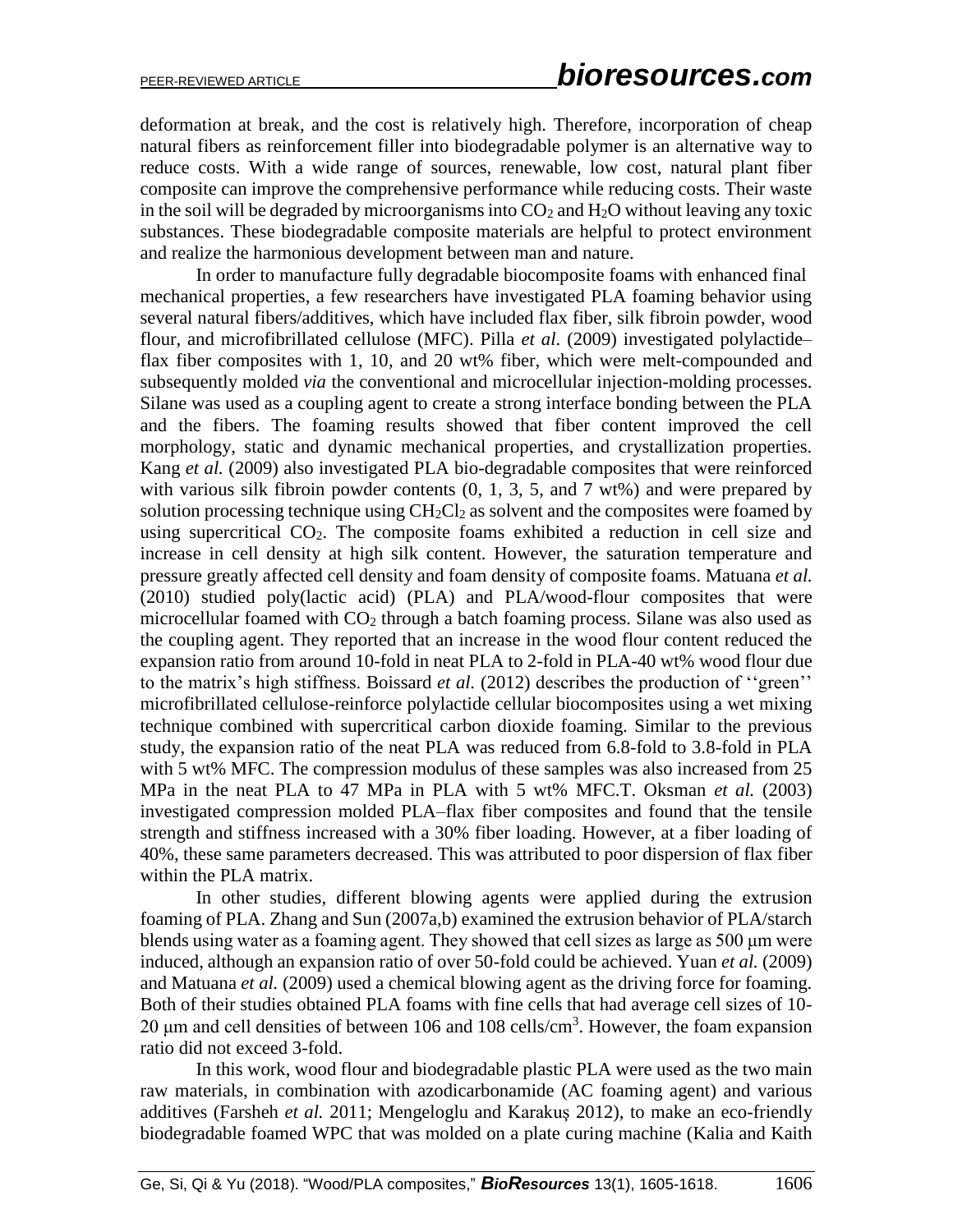2009). The effects of heating temperature, molding pressure, holding pressure time (Iannace *et al.* 2007), and AC foaming agent contents on the apparent quality, mechanical properties, and morphology of the biodegradable foamed WPCs were examined.

## **EXPERIMENTAL**

## **Raw Materials**

PLA grade 3251D from NatureWorks LLC (USA) was used as the matrix. This PLA was supplied in pellets with a MFI of 80 g/10 min (190  $\degree$ C/2.16 kg) and a density of 1.40 g/cm<sup>3</sup>. Maple WF was purchased from Shandong Dragon Wood Flour Factory (Shandong, China) and was mechanically sieved to keep only particles between 150 and 250 µm. Azodicarbonamide (Celogen 754A from Lion Copolymer, USA) was used as the exothermic chemical foaming agent (CBA). This foaming agent has a decomposition temperature range of 165 °C to 180 °C and a gas yield of 200 cm<sup>3</sup>/g. Dioctyl phthalate (DOP) from Tianjin Jet-set Biochemical Technology Co., Ltd. (Tianjin, China) is as a colorless transparent liquid plasticizer. Zinc stearate, a lubricant and mold discharging agent, white powder, was obtained from Chemical Reagent Factory of Tianjin Development Zone. Superfine talc powder, a lubricant, white powder, was from Laizhou Shuanglong Powder Factory.

## **Main Equipment**

The equipment employed in this work included a Plate Curing Machine, XLB-D, Huzhou CIS Rubber Machinery Co., Ltd. (Huzhou, China) ltd; high speed mixer, Zhang Jiata Shengguang Degradation Plastic Machinery Factory; High Speed Mixer, Zhejiang Ronghao Industry and Trade Co., Ltd. (Zhejiang, China); electronic scale, 202-2, Shanghai Experimental Instrument General Factory; tweezers, commercially available; drying box, 101A-1B, Experimental Instrument Factory of Shanghai City, The People's Republic of China; Flexing Testing Machine, CMT5105, Shenzhen Sans Material Detection Co Ltd; Cantilever Beam Impact Testing Machine, XJU-22, Junrui Instrument Equipment Co. Ltd. (Chengde, Country); and scanning electron microscope (SEM), FEI Q45, FEI (Hillsboro, USA)

## **Methods**

## *Sample preparation*

White transparent PLA particles were fully crushed into 80 mesh in a high speed, multi-function mill. According to specified proportions of raw materials, 80 mesh PLA, 80 mesh wood flour, MAPLA, AC foaming agent, DOP, stearic acid zinc, and lubricant were mixed uniformly into the high speed mixer at a speed of 1500 rpm and a temperature of 120 °C for 15 min.

On the plate curing machine, the test specimen was prepared by the hot pressing molding process. The mixed material was placed into the metal mold cavity, and the mold was placed on the plate that had been heated to make the upper and lower plate close to the mold. By setting different processing parameters, the biodegradable foamed WPCs with the best apparent quality and mechanical properties were obtained.

The composite preparation and the experimental processes are shown in Fig. 1.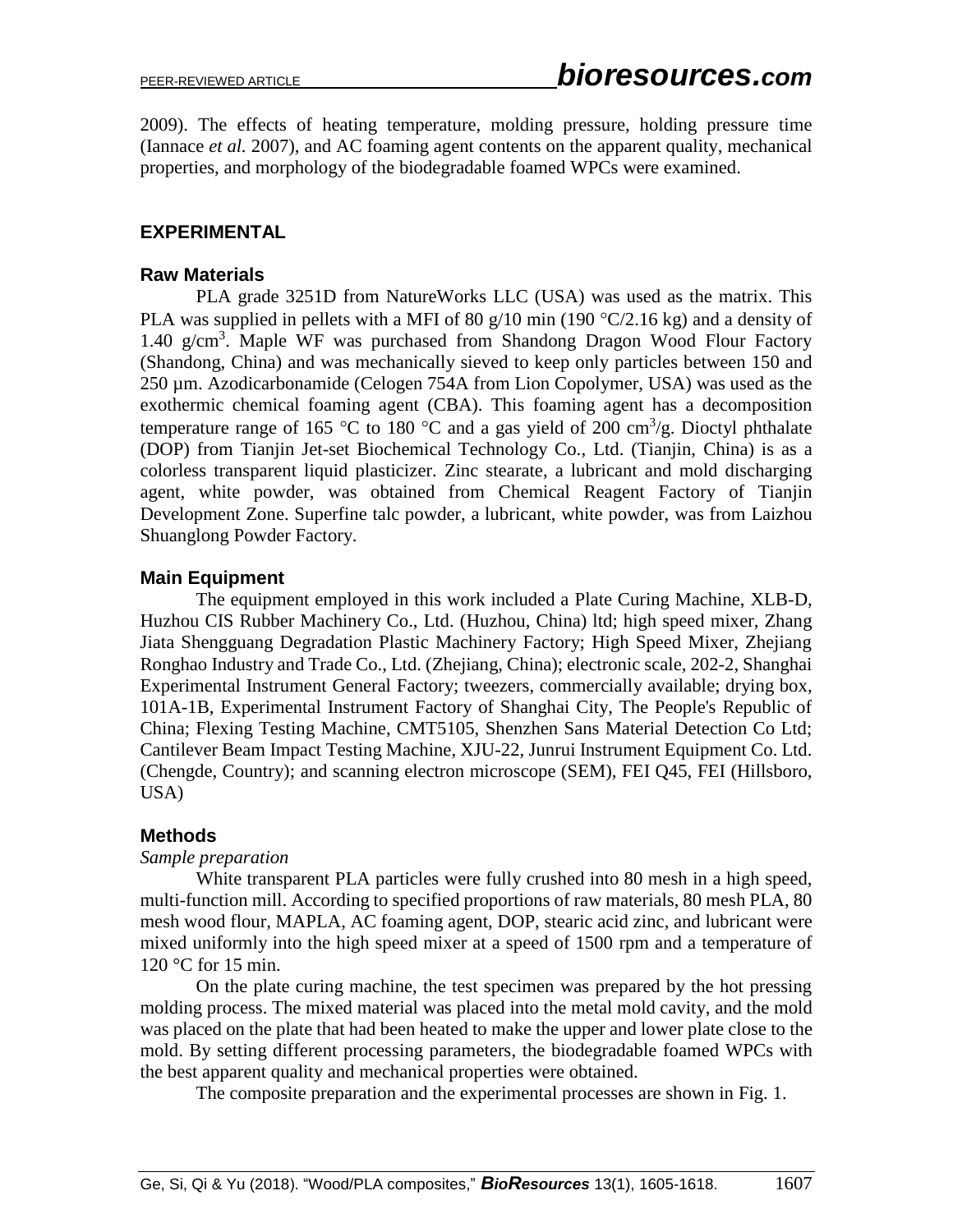

**Fig. 1.** The preparation process and the experimental process of the composite materials

#### *Density measuring and calculating*

In this experiment, the density of biodegradable foamed WPCs in the different factors were compared. An electronic scale with a precision of 1/1000 was used. The same group of experimental samples (three to four) without defects in quality or appearance were selected and weighed several times to obtain the average weight. The density of the material was calculated by Eq. 1,

$$
\rho = M / V \tag{1}
$$

where  $\rho$  is the density of materials ( $g/cm<sup>3</sup>$ ), *M* is the quality of materials (g), and *V* is the volume of materials  $(cm<sup>3</sup>)$ .

#### *Mechanical testing*

The mechanical testing was conducted according to ASTM standards. the bending strength was measured at the flexural speed of 2 mm/min according to the ASTM D790; the impact strength was measured according to the ASTM D256.

#### *Scanning electron microscopy (SEM)*

Scanning electron microscopy was used to monitor the microcellular structure of biodegradable foamed WPCs. Before using the SEM, the cross-sections of samples  $(1 \times 1)$  $\times$  1 cm) were smoothed by the sliding microtome. The samples were sputtered with a layer of gold before imaging. The microcellular structure of foamed WPCs were photographed by SEM (Ghanbar *et al.* 2014).

#### *Evaluation of test results*

Mechanical test results reflect statistical significance at the 95% confidence level. The optimum molding process conditions are obtained by using the orthogonal experiment range analysis method.

## **RESULTS AND DISCUSSION**

## **The Effect of Single-factor Parameter on the Properties of Foamed WPCs**

The WPCs had the following components: wood flour, 15%; PLA, 85%; MAPLA, 4%; AC foaming agent, 1%; lubricant, 2%; DOP, 2%; and zinc stearate, 1%. The heating time of the plate curing machine was 10 min.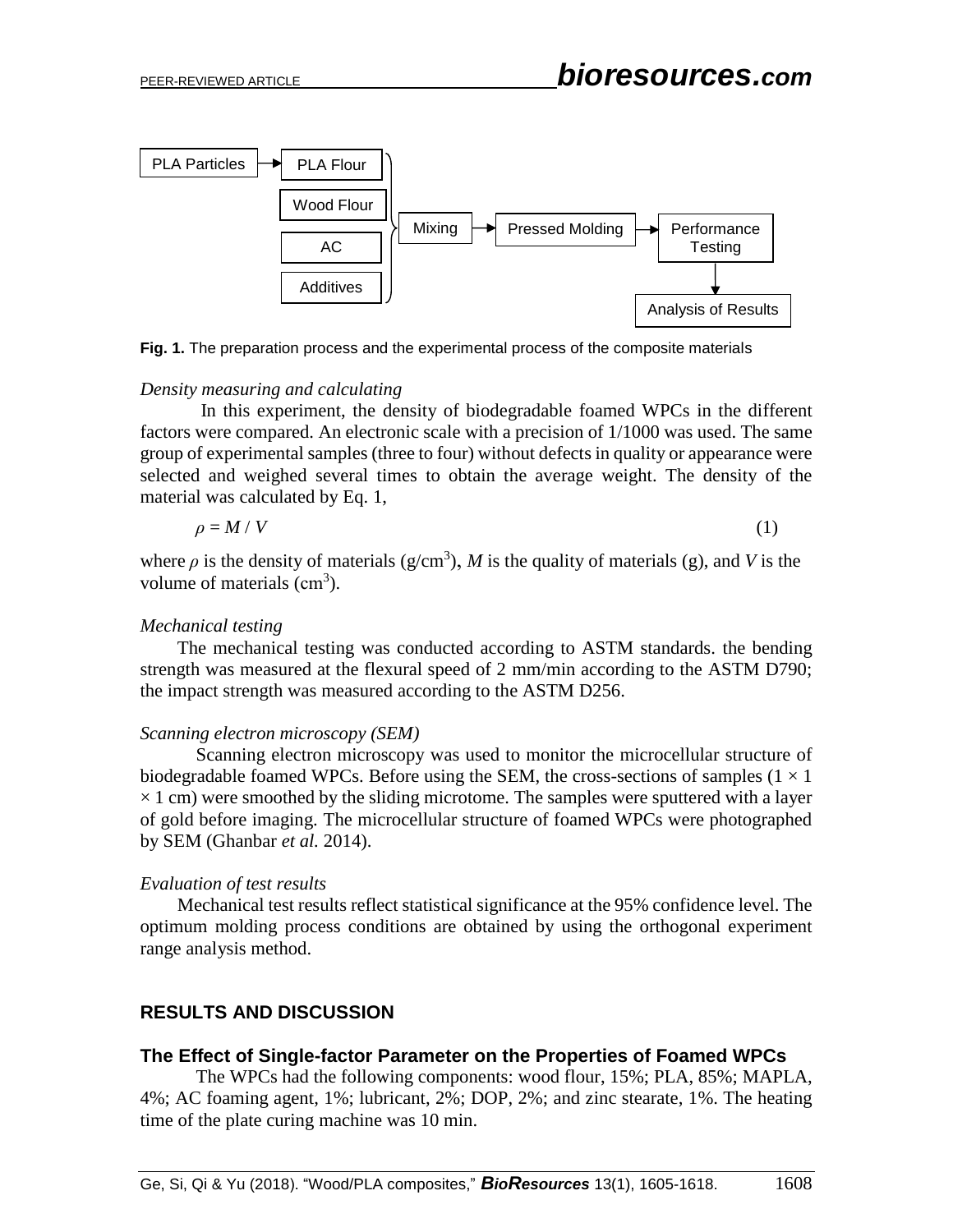### *Heating temperature*

The heating temperature was used as the single factor variable (Guo *et al.* 2004), and other factors were set as invariants (molding pressure, 7 MPa; holding pressure time, 20 s; sample length, 120 mm; and sample width, 17 mm). The experimental results are shown in Table 1.

| Heating<br>Temperature<br>(°C) | <b>Thickness</b><br>(mm) | Mass<br>(g) | Density<br>(g/cm <sup>3</sup> ) | <b>Bending</b><br>Strength<br>(MPa) | Impact Strength<br>(kJ/m <sup>2</sup> ) |
|--------------------------------|--------------------------|-------------|---------------------------------|-------------------------------------|-----------------------------------------|
| 174                            | 10.28                    | 16.51       | 0.787                           | 31.41                               | 2.11                                    |
| 176                            | 10.25                    | 15.17       | 0.725                           | 41.21                               | 3.44                                    |
| 178                            | 10.15                    | 12.27       | 0.593                           | 92.44                               | 7.02                                    |
| 180                            | 10.44                    | 13.70       | 0.643                           | 79.18                               | 3.29                                    |
| 182                            | 10.43                    | 14.10       | 0.663                           | 70.68                               | 2.69                                    |

**Table 1.** Heating Temperature as the Single-Factor Variable and Results

Figures 2 and 3 illustrate the trends in density, bending strength, and impact strength with increasing heating temperature. The density of foamed WPCs decreased first and then increased with the increase in the heating temperature; the bending strength and impact strength of foamed WPCs increased first and then decreased with the increase in the heating temperature.

When the heating temperature was 178  $^{\circ}$ C, the lowest density of foamed WPCs was 0.593 g/cm<sup>3</sup>, the highest bending strength was 92.44 MPa, and the highest impact strength was  $7.02 \text{ kJ/m}^2$ . The test specimen was lighter in color, with a smooth surface and dense, uniform cross section. When the heating temperature was less than 178  $\degree$ C, it did not reach the melting temperature of PLA, *i.e.*, the raw material was not completely melted. The combination of PLA and wood flour interface was so poor that the mechanical properties were reduced.

Above 178  $\degree$ C, the raw material was placed in the mold for a long time, and partial PLA hydrolysis occurred. Subsequently, large bubble hole defects appeared in the test specimen, and the mechanical properties of foamed WPCs were decreased.

These phenomena can be explained as follows. The setting of the heating temperature was closely related to the melting temperature of plastic. When the heating temperature increased, the fluidity and melt viscosity of PLA increased. The distribution of wood flour in plastic was uniform, and the ability of two-phase bonding increased. At increased temperature, the AC foaming agent decomposed to ammonia gas. When the temperature was too high, partial PLA hydrolysis and wood flour carbonization occurred, and the specimen contained serious defects.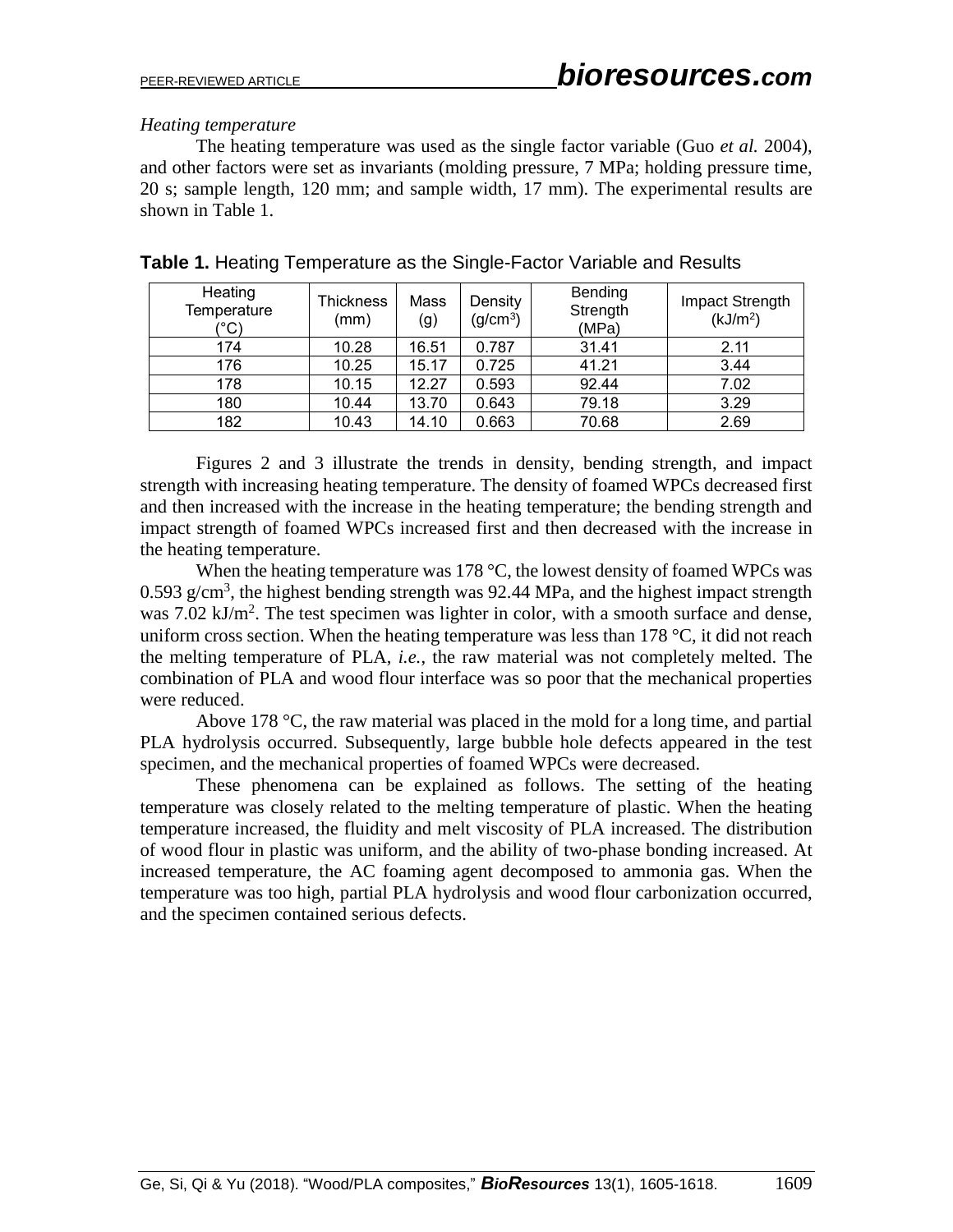

**Fig. 2.** The effect of heating temperature on the density of foamed WPCs



**Fig. 3.** The effect of heating temperature on the mechanical properties of foamed WPCs

#### *Molding pressure*

When the molding pressure was the single factor variable, the other factors were invariant (heating temperature, 178 °C; holding pressure time, 20 s; sample length, 120 mm; and sample width, 17 mm). The experimental results are shown in Table 2.

| Molding<br>Pressure | <b>Thickness</b><br>(mm) | Mass<br>(g) | Density<br>(g/cm <sup>3</sup> ) | <b>Bending Strength</b><br>(MPa) | Impact Strength<br>(kJ/m <sup>2</sup> ) |
|---------------------|--------------------------|-------------|---------------------------------|----------------------------------|-----------------------------------------|
| (MPa)               |                          |             |                                 |                                  |                                         |
| 6                   | 10.31                    | 14.74       | 0.701                           | 62.31                            | 1.51                                    |
| 6.5                 | 10.25                    | 14.37       | 0.687                           | 84.05                            | 2.78                                    |
|                     | 10.20                    | 13.74       | 0.660                           | 92.45                            | 7.02                                    |
| 7.5                 | 10.10                    | 13.57       | 0.659                           | 87.32                            | 2.24                                    |
| 8                   | 10.43                    | 14.10       | 0.663                           | 59.92                            | 2.07                                    |

**Table 2.** Molding Pressure as the Single-Factor Variable and Results

Figures 4 and 5 show the changes in density, bending strength, and impact strength with increasing molding pressure. The density of foamed WPCs decreased first and then increased with increasing molding pressure.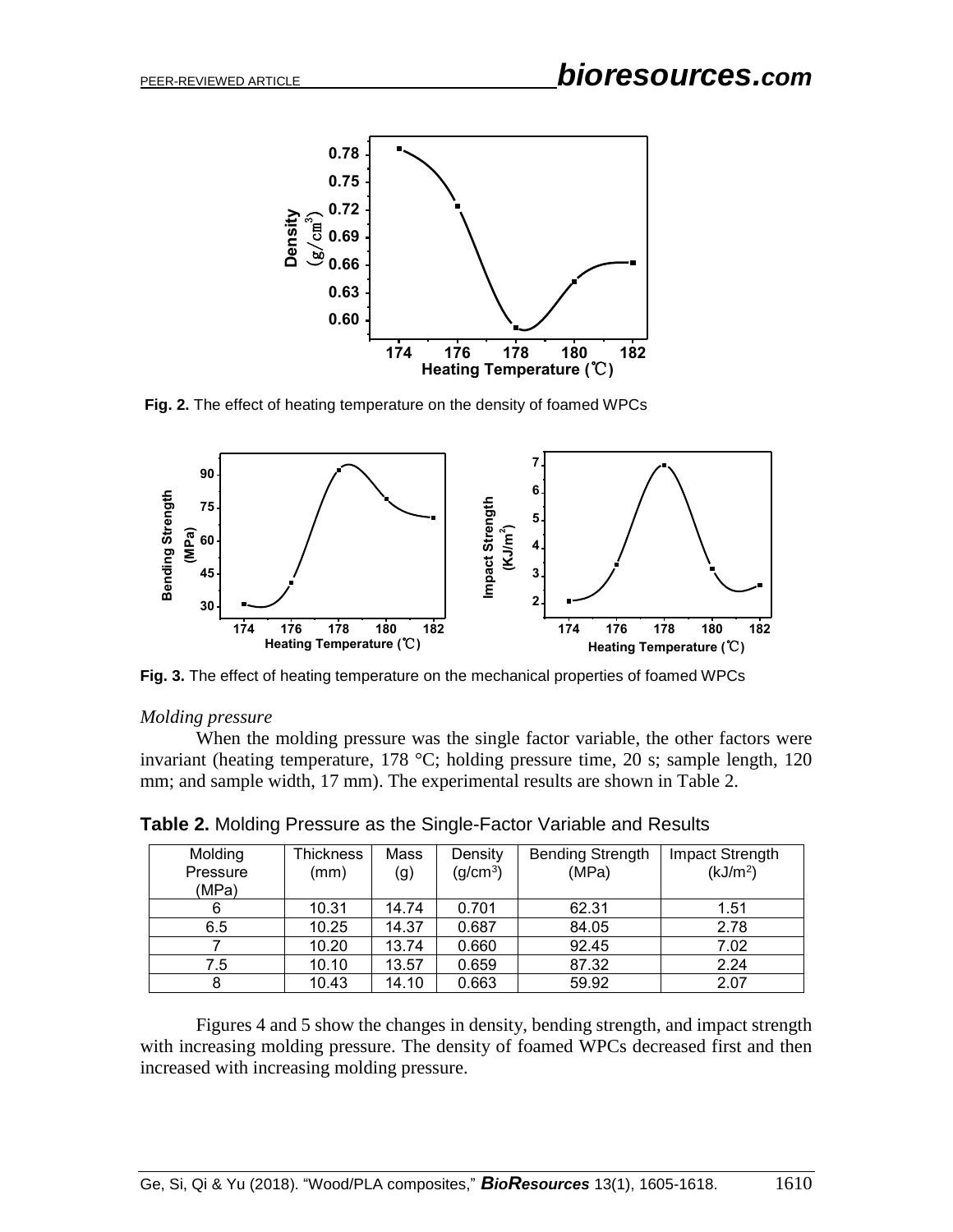

**Fig. 4.** Effect of molding pressure on the density of foamed WPCs

The bending strength of foamed WPCs remained steady at first and then decreased with increased molding pressure; the impact strength of foamed WPCs increased first and then decreased with increased molding pressure. When the molding pressure was 7 MPa, the lowest density of foamed WPCs was  $0.660$  g/cm<sup>3</sup>. The highest bending strength of foamed WPCs was 92.45 MPa; the highest impact strength of foamed WPCs was 7.02 kJ/m2. Thus, molding pressure had a large effect on the bending strength and the impact strength of the samples. The main role of the molding pressure compacted melt material to fill the entire mold. Too much pressure compacted the samples; the internal foam hole was reduced, which led to decreased mechanical properties.



**Fig. 5.** Effect of molding pressure on the mechanical properties of foamed WPCs

#### *Holding pressure time*

In this set of tests the time of holding the pressure was the only factor that was varied; the other factors were invariant (heating temperature, 178 °C; molding pressure, 7 MPa; sample length, of 120 mm; and sample width, 17 mm). The experimental results are shown in Table 3.

| <b>Holding Pressure Time</b> | <b>Thickness</b> | Mass  | Density              | Bending  | Impact               |
|------------------------------|------------------|-------|----------------------|----------|----------------------|
| (s)                          | (mm)             | (g)   | (g/cm <sup>3</sup> ) | Strength | Strength             |
|                              |                  |       |                      | (MPa)    | (kJ/m <sup>2</sup> ) |
| 15                           | 10.10            | 14.18 | 0.688                | 47.11    | 3.86                 |
| 20                           | 10.43            | 14.10 | 0.663                | 92.45    | 7.02                 |
| 25                           | 10.01            | 12.61 | 0.618                | 123.94   | 10.82                |
| 30                           | 10.35            | 12.90 | 0.611                | 39.44    | 10.26                |
| 35                           | 10.43            | 13.21 | 0.621                | 35.28    | 9.41                 |

**Table 3.** Holding Pressure Time as the Single-Factor Variable and Results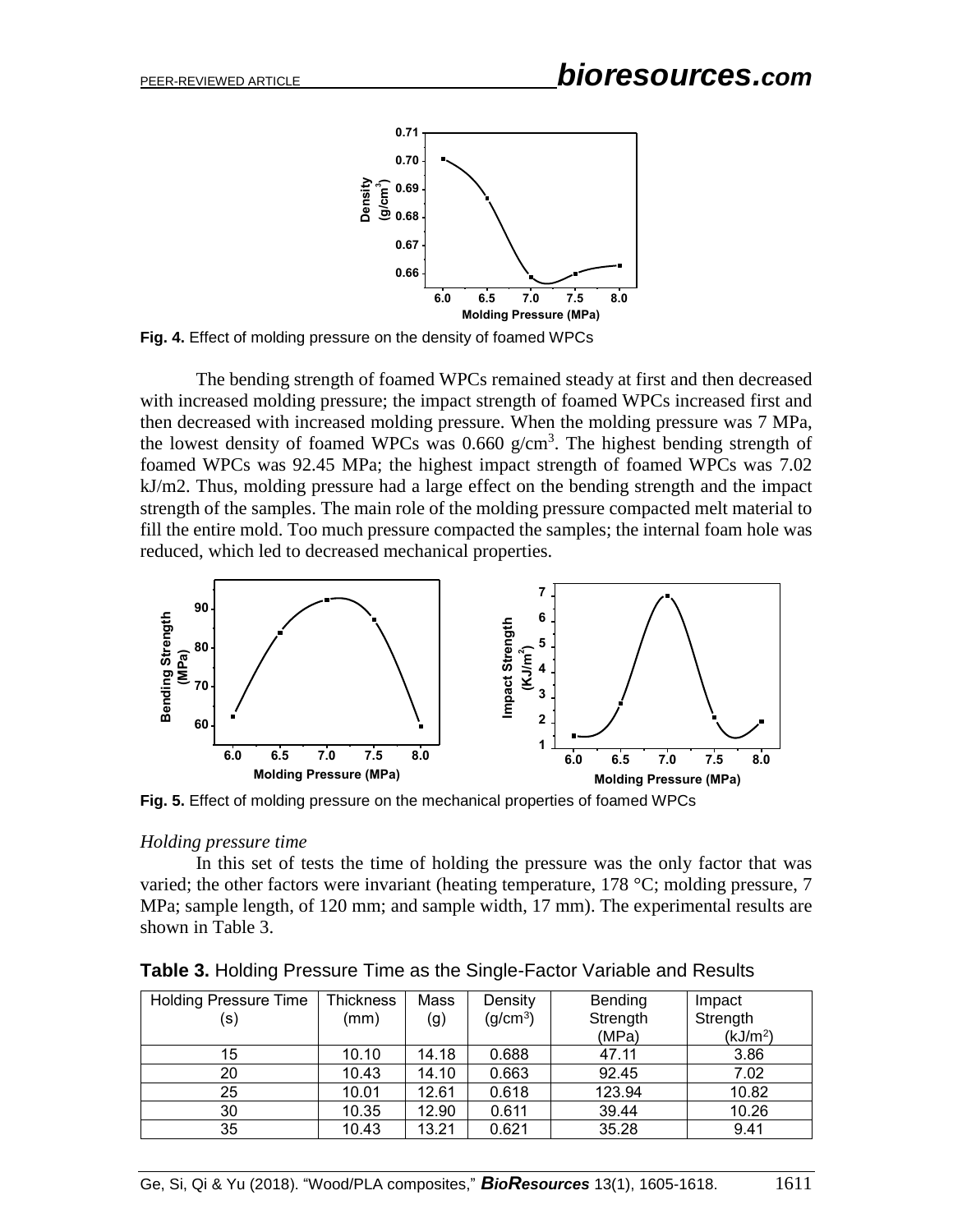Figures 6 and 7 illustrate the trends in the density, bending strength, and impact strength with increasing holding pressure time. The density of foamed WPCs decreased with increased holding pressure time. The bending strength increased first and then decreased with the increase of the holding pressure time; the impact strength increased first and then kept steady with the increase of the holding pressure time. When the holding pressure time was 25 s, the lowest density of foamed WPCs was  $0.618$  g/cm<sup>3</sup>. The highest bending strength of foamed WPCs was 123.94 MPa; the highest impact strength of foamed WPCs was  $10.82 \text{ kJ/m}^2$ .

These results can be explained as follows. The holding pressure time was also one of the important processing parameters affecting the apparent quality and mechanical properties of specimens. When the holding pressure time was less than 25 s, the raw material stayed in a short time in the mold and did not completely foam. This led to high density and low mechanical properties. When the holding pressure time was excessively long (more than 25 s), partial PLA hydrolysis occurred, and the foams collapsed. This reduced the mechanical properties of the foamed WPCs.



**Fig. 6.** The effect of holding pressure time on the density of foamed WPCs



**Fig. 7.** The effect of holding pressure time on the mechanical properties of foamed WPCs

#### **Performance Analysis of WPCs Based on the Orthogonal Experiment**

The effects of the processing parameters on the comprehensive properties of the biodegradable foamed WPCs were studied by the orthogonal experiment. By changing the heating temperature, the molding pressure, and the holding pressure time, the optimum preparation conditions were selected. The results are shown in Table 4.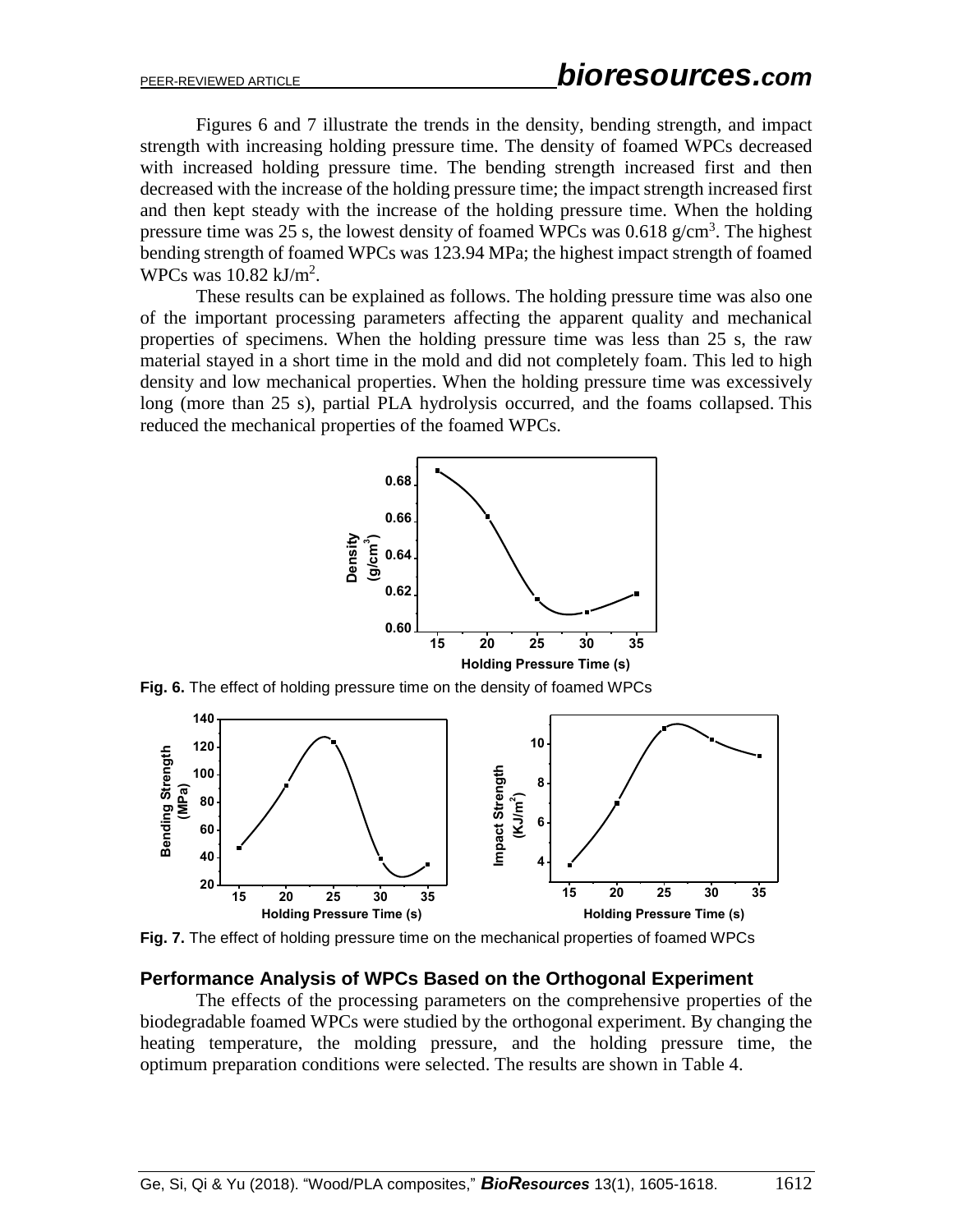|                                                                               |               |       |     | Indexes              |                |                               |  |
|-------------------------------------------------------------------------------|---------------|-------|-----|----------------------|----------------|-------------------------------|--|
| Number                                                                        | A             | B     | C   | Density              | Bending        | Impact                        |  |
|                                                                               | $(^{\circ}C)$ | (MPa) | (s) | (g/cm <sup>3</sup> ) | Strength (MPa) | Strength (kJ/m <sup>2</sup> ) |  |
| 1                                                                             | 178           | 6.5   | 15  | 0.601                | 55.83          | 3.16                          |  |
| 2                                                                             | 178           | 7     | 20  | 0.663                | 42.76          | 2.08                          |  |
| 3                                                                             | 178           | 7.5   | 25  | 0.708                | 97.31          | 5.41                          |  |
| 4                                                                             | 180           | 7     | 15  | 0.672                | 69.91          | 5.22                          |  |
| 5                                                                             | 180           | 7.5   | 20  | 0.623                | 50.19          | 3.74                          |  |
| 6                                                                             | 180           | 6.5   | 25  | 0.598                | 63.51          | 2.65                          |  |
| 7                                                                             | 182           | 7.5   | 15  | 0.537                | 92.45          | 1.53                          |  |
| 8                                                                             | 182           | 6.5   | 20  | 0.513                | 38.67          | 1.99                          |  |
| 9                                                                             | 182           | 7     | 25  | 0.500                | 67.65          | 7.02                          |  |
| *A is heating temperature, B is molding pressure, C is holding pressure time. |               |       |     |                      |                |                               |  |

| Table 4. Orthogonal Experimental Processing Parameters and Results |  |
|--------------------------------------------------------------------|--|
|--------------------------------------------------------------------|--|



**Fig. 8.** Range analysis of the orthogonal experiment

Figure 8 illustrates the range analysis of the orthogonal experiment. The following interpretations can be made based on the range analysis techniques for the effects of processing parameters on the apparent density and mechanical properties of biodegradable foamed WPCs.

(1)For the density of foamed WPCs, the range value of the heating temperature was maximum, which indicates that the heating temperature was the main factor affecting the density of foamed WPCs. The best condition was  $A_1B_3C_1$  for the density;

(2)For the bending strength of foamed WPCs, the range value of the holding pressure time was maximum, which indicates that the holding pressure time was the main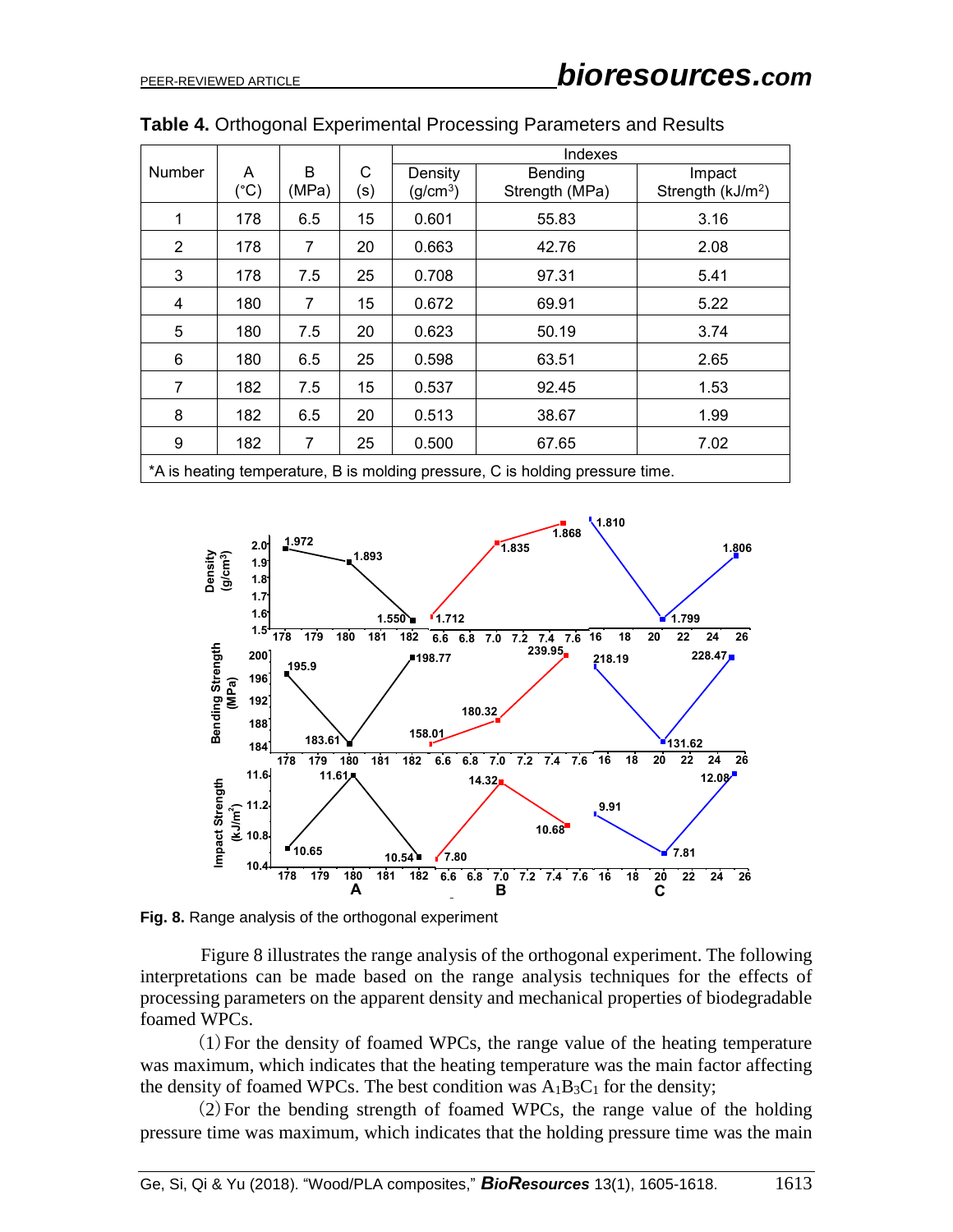factor affecting the bending strength of foamed WPCs. The best condition was  $C_3B_3A_3$  for the bending strength;

(3)For the impact strength of foamed WPCs, the range value of the molding pressure was maximum, which indicates that the molding pressure was the main factor affecting the impact strength of foamed WPCs. The best condition was  $B_2C_3A_2$  for the impact strength .

Overall, the optimum processing conditions were a heating temperature of 178 °C, molding pressure of 7 MPa, and holding pressure time of 25 s.

#### **The Effect of AC Content on Properties and Morphology of Foamed WPCs** *The properties of foamed WPCs*

In this set of tests the AC foaming agent content was the single factor variable (Bledzki and Faruk 2005), and the other factors were invariant (heating temperature, 178 °C; molding pressure, 7 MPa; holding pressure time, 25 s; sample length, 120 mm; and sample width, 17 mm). The results are shown in Table 5.

| <b>AC Content</b> | Thickness | Mass  | Density              | Bending  | Impact               |
|-------------------|-----------|-------|----------------------|----------|----------------------|
| $(\% )$           | (mm)      | (g)   | (g/cm <sup>3</sup> ) | Strength | Strength             |
|                   |           |       |                      | (MPa)    | (kJ/m <sup>2</sup> ) |
|                   | 9.98      | 14.42 | 0.708                | 44.81    | 3.87                 |
| 0.5               | 9.89      | 13.20 | 0.654                | 97.31    | 4.54                 |
|                   | 9.92      | 12.09 | 0.597                | 102.43   | 5.41                 |
| 1.5               | 9.97      | 13.08 | 0.643                | 30.73    | 4.43                 |

**Table 5.** AC Foaming Agent Contents and Results

Figures 9 and 10 illustrate the changes in density, bending strength, and impact strength with increasing AC foaming agent contents. The density of foamed WPCs decreased first and then increased with increased AC foaming agent content; the bending strength and the impact strength increased first and then decreased with increased AC foaming agent content. When the AC foaming agent content was 1%, the lowest density of foamed WPCs was  $0.597$  g/cm<sup>3</sup>, which was reduced by 18.6% compared with the nonfoamed WPCs. The highest bending strength of foamed WPCs was 102.4 MPa, which was increased by 128.6% compared with non-foamed WPCs; the highest impact strength of the foamed WPCs was  $5.41 \text{ kJ/m}^2$ , which was increased by 40% compared with non-foamed WPCs.

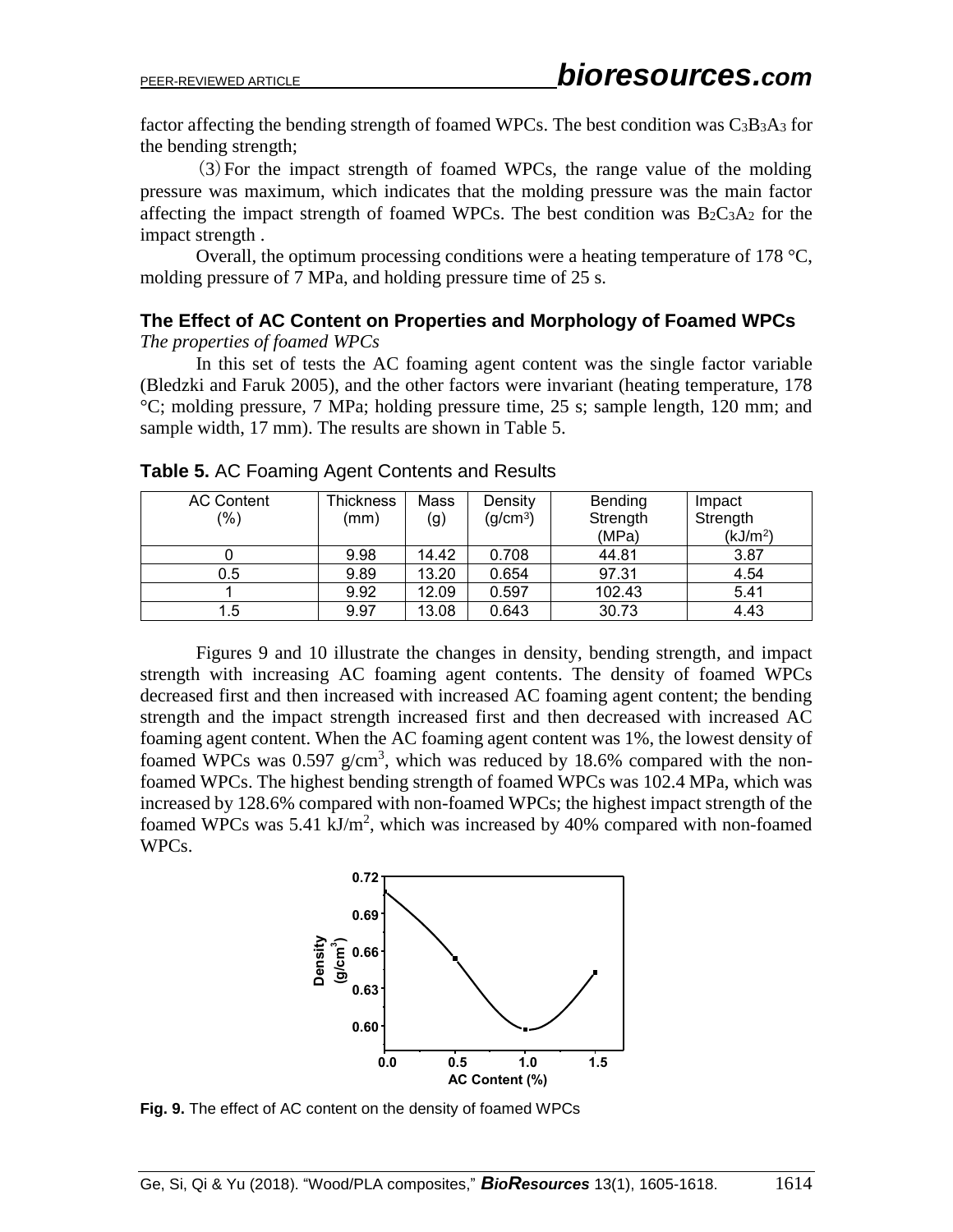

**Fig. 10.** The effect of AC content on the mechanical properties of foamed WPCs

The experimental process was sufficiently random that partial data was inaccurate. However, when AC foaming agent content increased from 0% to 1%, AC chemical reactions occurred that released large amounts of gas, which generated a large number of bubbles *via* nucleation. Larger cell structures led to decreased density and increased mechanical properties. When AC content exceeded 1%, too much foaming agent reached the saturation state. The melt strength could not withstand the excessive pressure, and the gas gradually escaped. This may cause collapse and burst of the foams, leading to decreased mechanical properties.

### *The morphology of foamed WPCs*

Cell morphology, distribution, and size were observed in SEM micrographs (Fig. 11). Fracture surfaces of the foamed WPCs were examined (Xu *et al.* 2005), while also evaluating the influence of AC foaming agent contents on the foamed WPCs. Figure 11 shows fracture surfaces of samples containing 0%, 0.5%, 1%, and 1.5% of AC foaming agent.

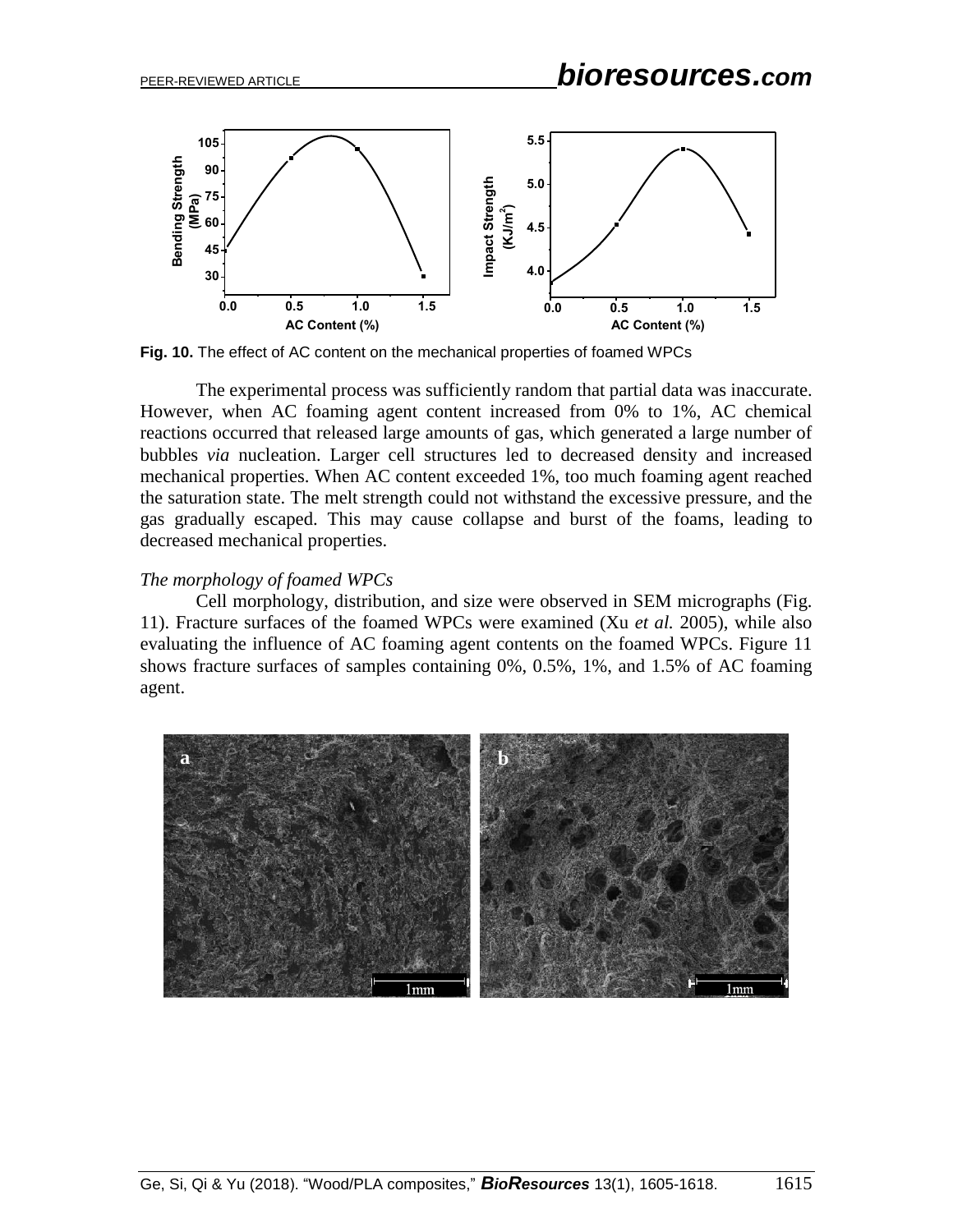## PEER-REVIEWED ARTICLE *bioresources.com*



**Fig. 11.** The SEM images of foamed wood-PLA composites. a) 0% AC foaming agent; b) 0.5% AC foaming agent; c) 1% AC foaming agent; d) 1.5% AC foaming agent.

With 0.5% AC foaming agent, the cell distribution was not homogeneous, and the samples had larger cell structures (Fig. 11b). This result was attributed to less AC foaming agent content, resulting in inadequate foaming, which also led to higher density and lower mechanical properties. With 1.5% AC foaming agent, the cell structure was small and distributed uniformly, but large bubble holes defects appeared (Fig. 11d). This was due to the excessive AC foaming agent, which produced too much pressure over the melt pressure. This may cause collapse and burst of the foams, as well as big bubble hole defects, which reduced the mechanical properties of foamed WPCs. When adding 1% AC foaming agent, the foamed WPCs showed uniformly distributed microcellular structure, and the average pore diameter was  $67 \mu m$  (Fig. 11c). Thus, the optimum AC foaming agent content was 1%.

#### **CONCLUSIONS**

In the study, the effects of processing parameters and AC foaming agent on the mechanical properties and morphology of foamed wood-polylactic acid (PLA) composites were investigated. Based on the orthogonal experimental results, the optimum conditions were a heating temperature of 178 °C, molding pressure of 7 MPa, and holding pressure time of 25 s. The test specimen was light in color, with a smooth surface and dense, uniform cross section. The mechanical properties were relatively good. When adding 1% AC foaming agent, the lowest density was  $0.597$  g/cm<sup>3</sup>, which was reduced by 18.6% compared with non-foamed WPCs. The highest bending strength of foamed WPCs was 102.4 MPa, which was increased by 128.6% compared with non-foamed WPCs; the highest impact strength of the foamed WPCs was 5.41 kJ/m2, which was increased by 40% compared with non-foamed WPCs. Finally, the optimum processing parameters and content of AC foaming agent were attained, which was shown to improve the specific mechanical properties of WPCS.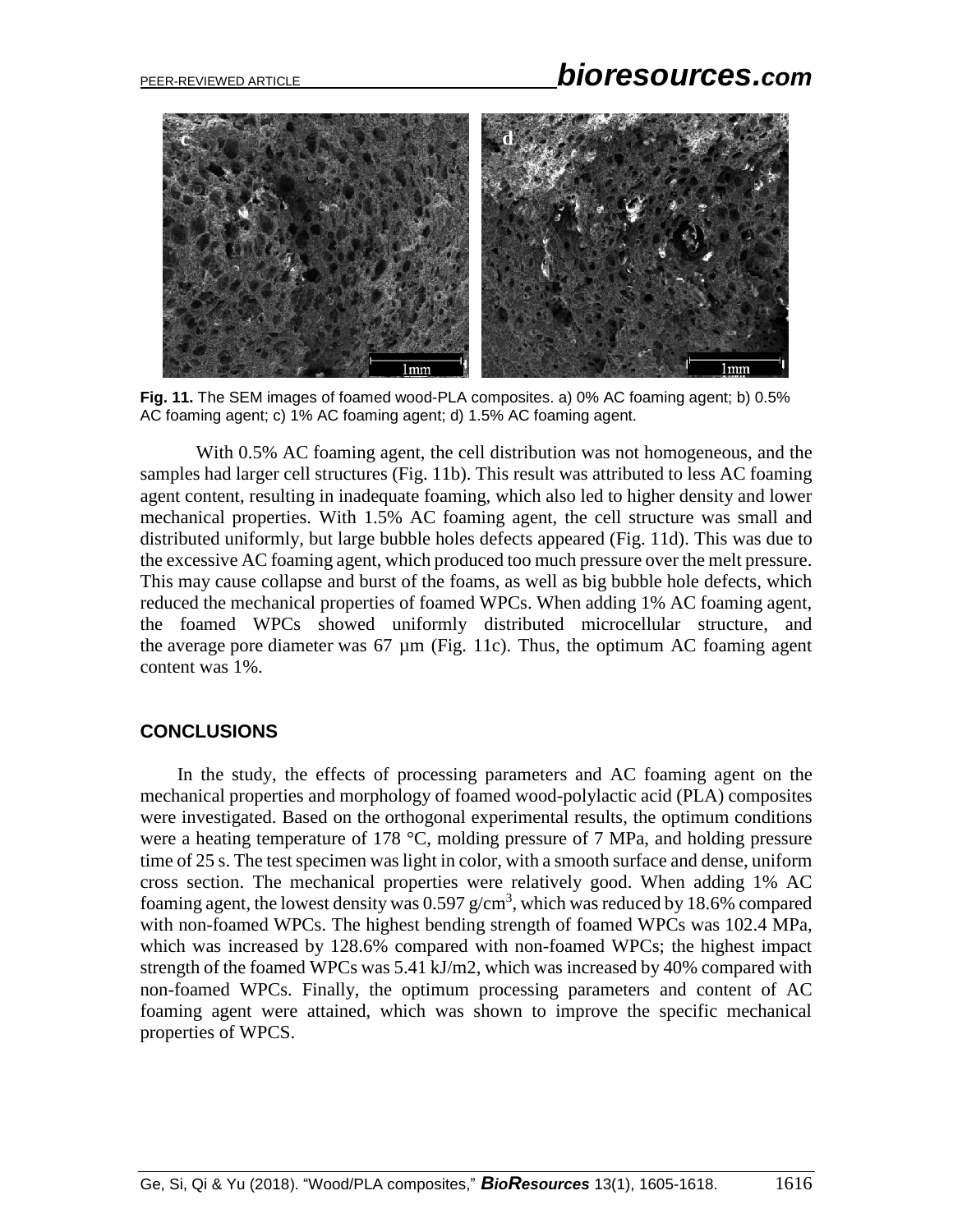## **ACKNOWLEDGMENTS**

The authors are grateful for the support of Shaanxi University of Science and Technology. The tutor and students of Material Processing Engineering are thanked for their assistance.

## **REFERENCES CITED**

- ASTM D256-10 (2010). "Standard test methods for determining the Izod pendulum impact resistance of plastics," ASTM International, West Conshohocken, USA.
- ASTM D790-10 (2010). "Standard test methods for flexural properties of unreinforced and reinforced plastics and electrical insulating materials," ASTM International, West Conshohocken, USA.
- Belhassen, R., Boufi, S., Vilaseca, F., Lopez, J. P., Mendez, J. A., Franco, E., Pelach, M. A., and Mutje, P. (2009). "Biocomposites based on alfa fibers and starch-based biopolymer," *Polymer for Advanced Technologies* 20(12), 1068-1075. DOI: 10.1002/pat.1364
- Bledzki, A. K., and Faruk, O. (2005). "Effects of the chemical foaming agents, injection parameters, and melt-flow index on the microstructure and mechanical properties of microcellular injection-molded wood-fiber/polypropylene composites," *Journal of Applied Polymer Science* 97(3), 1090-1096. DOI: 10.1002/app.21685
- Boissard, C. I., Bourban, P. E., Plummer, C. J. G., Neagu, R. C., and Manson, J. A. E. (2012). "Cellular biocomposites from polylactide and microfibrillated cellulose," *J. Cell. Plast.* 48, 445-458. DOI: 10.1177/0021955X12448190
- Farsheh, A. T., Talaeipour, M., Hemmasi, A., Khademieslam, H., and Ghasemi, I. (2011). "Investigation the mechanical and morphological properties of foamed nanocomposites based on wood flour/PVC/mult-walled carbon nanotube," *BioResources* 6(1), 841-852. DOI: 10.15376/biores.6.1.841-852
- Ghanbar, S., Yousefzade, O., Hemmati, F., and Garmabi, H. (2014). "Microstructure and thermal stability of polypropylene/ bagasse composite foams: Design of optimum void fraction using response surface methodology," *Journal of Thermoplastic Composite Materials* 29(6), 163-168. DOI: 10.1177/0892705714535795
- Guo, G., Rizvi, G. M., Park, C. B., and Lin, W. S. (2004). "Critical processing temperature in the manufacture of fine-celled plastic/wood-fiber composite foams," *Journal of Applied Polymer Science* 91(1), 621-629. DOI: 10.1002/app.13193
- Iannace, S, R., Ali, L., and Nicolais. (2007). "Effect of processing conditions on dimensions of sisal fibers in thermoplastic biodegradable composites," *Journal of Applied Polymer Science* 79(6) 1084-1091. DOI: 10.1002/1097- 4628(20010207)79:6<1084::AID-APP120>3.0.CO;2-J
- Kalia S., and Kaith, B. S. (2009). "Synthesis of flax-g-copolymers under pressure for use in phenolic composites as reinforcement," *Journal of the Chilean Chemical Society*  25(4), 108-112. DOI: 10.4067/S0717-97072009000200002

Kang, D. J., Xu, D., Zhang, Z. X., Pal, K., Bang, D. S., and Kim, J. K. (2009). "Wellcontrolled microcellular biodegradable PLA/silk composite foams using supercritical CO2," *Macromol. Mater. Eng*. 294, 620-624. DOI: 10.1002/mame.200900103

Lee, Y. H. (2008). *Foaming of Wood Flour/Polylefin/Layered Silicate Composites*, Ph.D.